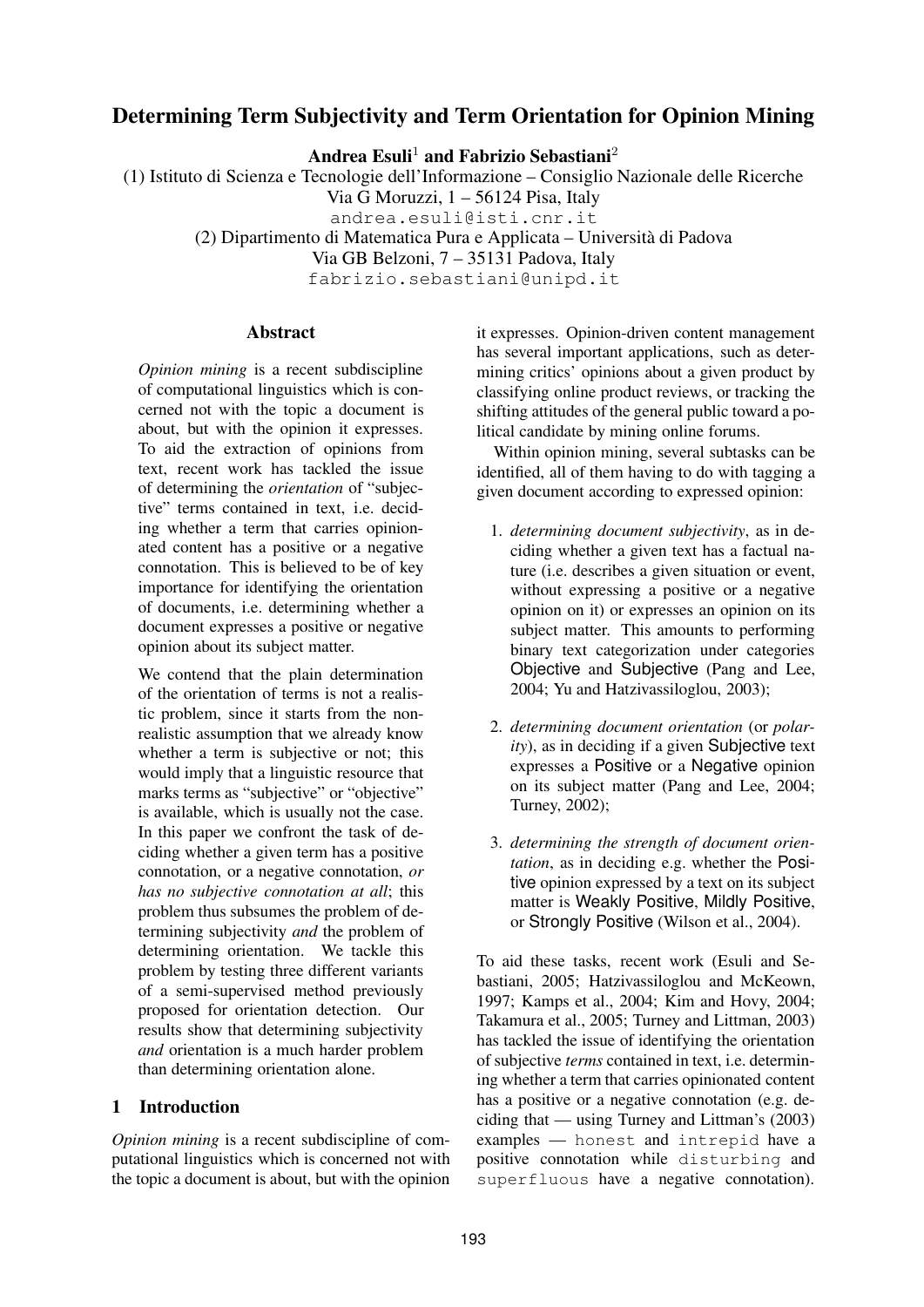This is believed to be of key importance for identifying the orientation of documents, since it is by considering the combined contribution of these terms that one may hope to solve Tasks 1, 2 and 3 above. The conceptually simplest approach to this latter problem is probably Turney's (2002), who has obtained interesting results on Task 2 by considering the algebraic sum of the orientations of terms as representative of the orientation of the document they belong to; but more sophisticated approaches are also possible (Hatzivassiloglou and Wiebe, 2000; Riloff et al., 2003; Wilson et al., 2004).

Implicit in most works dealing with term orientation is the assumption that, for many languages for which one would like to perform opinion mining, there is no available lexical resource where terms are tagged as having either a Positive or a Negative connotation, and that in the absence of such a resource the only available route is to generate such a resource automatically.

However, we think this approach lacks realism, since it is also true that, for the very same languages, there is no available lexical resource where terms are tagged as having either a Subjective or an Objective connotation. Thus, the availability of an algorithm that tags Subjective terms as being either Positive or Negative is of little help, since determining if a term is Subjective is itself non-trivial.

In this paper we confront the task of determining whether a given term has a Positive connotation (e.g. honest, intrepid), or a Negative connotation (e.g. disturbing, superfluous), or has instead no Subjective connotation at all (e.g. white, triangular); this problem thus subsumes the problem of deciding between Subjective and Objective *and* the problem of deciding between Positive and Negative. We tackle this problem by testing three different variants of the semi-supervised method for orientation detection proposed in (Esuli and Sebastiani, 2005). Our results show that determining subjectivity *and* orientation is a much harder problem than determining orientation alone.

## **1.1 Outline of the paper**

The rest of the paper is structured as follows. Section 2 reviews related work dealing with term orientation and/or subjectivity detection. Section 3 briefly reviews the semi-supervised method for orientation detection presented in (Esuli and Sebastiani, 2005). Section 4 describes in detail three different variants of it we propose for determining, at the same time, subjectivity *and* orientation, and

describes the general setup of our experiments. In Section 5 we discuss the results we have obtained. Section 6 concludes.

## **2 Related work**

#### **2.1 Determining term orientation**

Most previous works dealing with the properties of terms within an opinion mining perspective have focused on determining term orientation.

Hatzivassiloglou and McKeown (1997) attempt to predict the orientation of subjective *adjectives* by analysing pairs of adjectives (conjoined by and, or, but, either-or, or neither-nor) extracted from a large unlabelled document set. The underlying intuition is that the act of conjoining adjectives is subject to linguistic constraints on the orientation of the adjectives involved; e.g. and usually conjoins adjectives of equal orientation, while but conjoins adjectives of opposite orientation. The authors generate a graph where terms are nodes connected by "equal-orientation" or "opposite-orientation" edges, depending on the conjunctions extracted from the document set. A clustering algorithm then partitions the graph into a Positive cluster and a Negative cluster, based on a relation of similarity induced by the edges.

Turney and Littman (2003) determine term orientation by bootstrapping from two small sets of subjective "seed" terms (with the seed set for Positive containing terms such as good and nice, and the seed set for Negative containing terms such as bad and nasty). Their method is based on computing the *pointwise mutual information* (PMI) of the target term  $t$  with each seed term  $t_i$  as a measure of their semantic association. Given a target term t, its orientation value  $O(t)$ (where positive value means positive orientation, and higher absolute value means stronger orientation) is given by the sum of the weights of its semantic association with the seed positive terms minus the sum of the weights of its semantic association with the seed negative terms. For computing PMI, term frequencies and co-occurrence frequencies are measured by querying a document set by means of the AltaVista search engine<sup>1</sup> with a "t" query, a " $t_i$ " query, and a "t NEAR  $t_i$ " query, and using the number of matching documents returned by the search engine as estimates of the probabilities needed for the computation of PMI.

Kamps et al. (2004) consider instead the graph defined on adjectives by the WordNet<sup>2</sup> synonymy relation, and determine the orientation of a target

<sup>1</sup>http://www.altavista.com/

<sup>2</sup>http://wordnet.princeton.edu/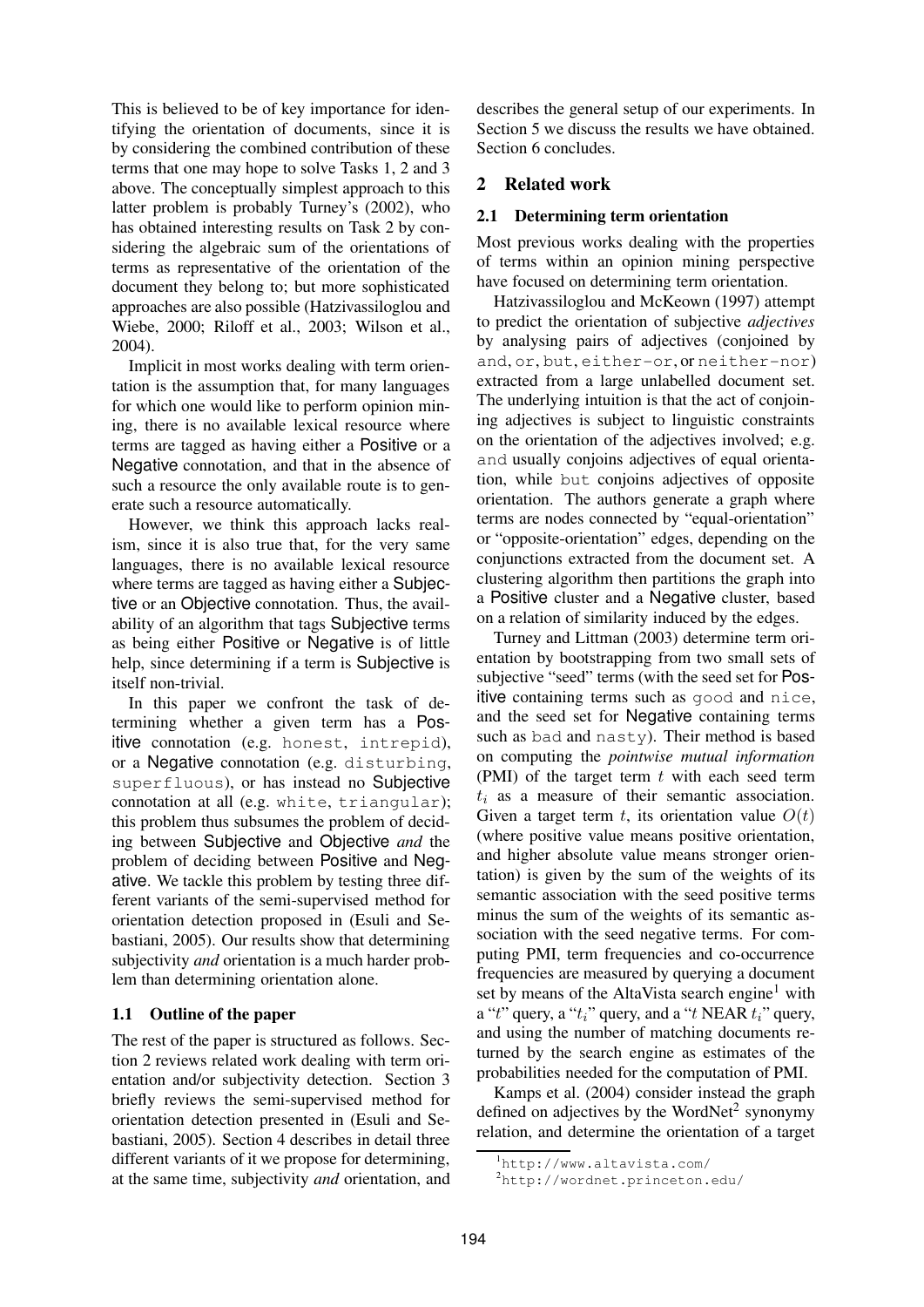adjective  $t$  contained in the graph by comparing the lengths of  $(i)$  the shortest path between  $t$  and the seed term good, and (ii) the shortest path between  $t$  and the seed term bad: if the former is shorter than the latter, than  $t$  is deemed to be  $Pos$ itive, otherwise it is deemed to be Negative.

Takamura et al. (2005) determine term orientation (for Japanese) according to a "spin model", i.e. a physical model of a set of electrons each endowed with one between two possible spin directions, and where electrons propagate their spin direction to neighbouring electrons until the system reaches a stable configuration. The authors equate terms with electrons and term orientation to spin direction. They build a neighbourhood matrix connecting each pair of terms if one appears in the gloss of the other, and iteratively apply the spin model on the matrix until a "minimum energy" configuration is reached. The orientation assigned to a term then corresponds to the spin direction assigned to electrons.

The system of Kim and Hovy (2004) tackles orientation detection by attributing, to each term, a positivity score *and* a negativity score; interestingly, terms may thus be deemed to have both a positive and a negative correlation, maybe with different degrees, and some terms may be deemed to carry a stronger positive (or negative) orientation than others. Their system starts from a set of positive and negative seed terms, and expands the positive (resp. negative) seed set by adding to it the synonyms of positive (resp. negative) seed terms and the antonyms of negative (resp. positive) seed terms. The system classifies then a target term  $t$  into either Positive or Negative by means of two alternative learning-free methods based on the probabilities that synonyms of  $t$  also appear in the respective expanded seed sets. A problem with this method is that it can classify only terms that share some synonyms with the expanded seed sets. Kim and Hovy also report an evaluation of human inter-coder agreement. We compare this evaluation with our results in Section 5.

The approach we have proposed for determining term orientation (Esuli and Sebastiani, 2005) is described in more detail in Section 3, since it will be extensively used in this paper.

All these works evaluate the performance of the proposed algorithms by checking them against precompiled sets of Positive and Negative terms, i.e. checking how good the algorithms are at classifying a term known to be subjective into either Positive or Negative. When tested on the same benchmarks, the methods of (Esuli and Sebastiani, 2005; Turney and Littman, 2003) have performed

with comparable accuracies (however, the method of (Esuli and Sebastiani, 2005) is much more efficient than the one of (Turney and Littman, 2003)), and have outperformed the method of (Hatzivassiloglou and McKeown, 1997) by a wide margin and the one by (Kamps et al., 2004) by a very wide margin. The methods described in (Hatzivassiloglou and McKeown, 1997) is also limited by the fact that it can only decide the orientation of *adjectives*, while the method of (Kamps et al., 2004) is further limited in that it can only work on adjectives that are present in WordNet. The methods of (Kim and Hovy, 2004; Takamura et al., 2005) are instead difficult to compare with the other ones since they were not evaluated on publicly available datasets.

## **2.2 Determining term subjectivity**

Riloff et al. (2003) develop a method to determine whether a term has a Subjective or an Objective connotation, based on bootstrapping algorithms. The method identifies patterns for the extraction of subjective *nouns* from text, bootstrapping from a seed set of 20 terms that the authors judge to be strongly subjective and have found to have high frequency in the text collection from which the subjective nouns must be extracted. The results of this method are not easy to compare with the ones we present in this paper because of the different evaluation methodologies. While we adopt the evaluation methodology used in all of the papers reviewed so far (i.e. checking how good our system is at replicating an existing, independently motivated lexical resource), the authors do not test their method on an independently identified set of labelled terms, but on the set of terms that the algorithm itself extracts. This evaluation methodology only allows to test precision, and not accuracy *tout court*, since no quantification can be made of false negatives (i.e. the subjective terms that the algorithm should have spotted but has not spotted). In Section 5 this will prevent us from drawing comparisons between this method and our own.

Baroni and Vegnaduzzo (2004) apply the PMI method, first used by Turney and Littman (2003) to determine term orientation, to determine term subjectivity. Their method uses a small set  $S_s$ of 35 adjectives, marked as subjective by human judges, to assign a subjectivity score to each adjective to be classified. Therefore, their method, unlike our own, does not *classify* terms (i.e. take firm classification decisions), but *ranks* them according to a subjectivity score, on which they evaluate precision at various level of recall.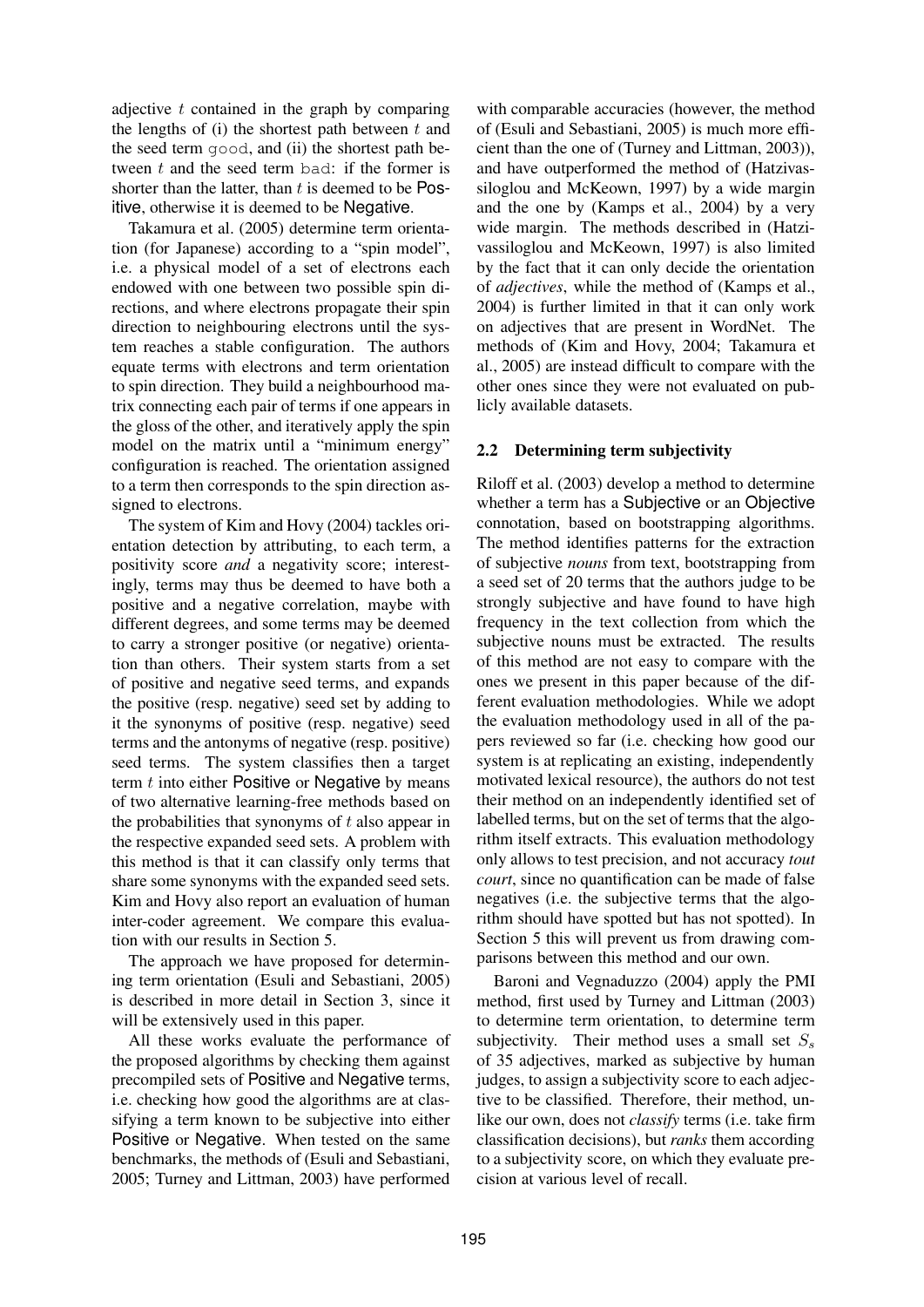### **3 Determining term subjectivity and term orientation by semi-supervised learning**

The method we use in this paper for determining term subjectivity and term orientation is a variant of the method proposed in (Esuli and Sebastiani, 2005) for determining term orientation alone.

This latter method relies on training, in a semisupervised way, a binary classifier that labels terms as either Positive or Negative. A *semisupervised* method is a learning process whereby only a small subset  $L \subset Tr$  of the training data  $Tr$  are human-labelled. In origin the training data in  $U = Tr - L$  are instead unlabelled; it is the process itself that labels them, automatically, by using  $L$  (with the possible addition of other publicly available resources) as input. The method of (Esuli and Sebastiani, 2005) starts from two small seed (i.e. training) sets  $L_n$  and  $L_n$  of known Positive and Negative terms, respectively, and expands them into the two final training sets  $Tr_p \supset L_p$  and  $Tr_n \supset L_n$  by adding them new sets of terms  $U_p$  and  $U_n$  found by navigating the Word-Net graph along the synonymy and antonymy relations<sup>3</sup>. This process is based on the hypothesis that synonymy and antonymy, in addition to defining a relation of meaning, also define a relation of orientation, i.e. that two synonyms typically have the same orientation and two antonyms typically have opposite orientation. The method is iterative, generating two sets  $Tr_p^k$  and  $Tr_n^k$  at each iteration k, where  $Tr_p^k \supset Tr_p^{k-1} \supset \ldots \supset Tr_p^1 = L_p$ and  $Tr_n^k \supset Tr_n^{k-1} \supset \ldots \supset Tr_n^1 = L_n$ . At iteration k,  $Tr_{p}^{k}$  is obtained by adding to  $Tr_{p}^{k-1}$ all synonyms of terms in  $Tr_p^{k-1}$  and all antonyms of terms in  $Tr_n^{k-1}$ ; similarly,  $Tr_n^k$  is obtained by adding to  $Tr_n^{k-1}$  all synonyms of terms in  $Tr_n^{k-1}$ <br>and all antonyms of terms in  $Tr_p^{k-1}$ . If a total of K iterations are performed, then  $Tr = Tr_p^K \cup Tr_n^K$ .

The second main feature of the method presented in (Esuli and Sebastiani, 2005) is that terms are given vectorial representations based on their WordNet *glosses* (i.e. textual definitions). For each term  $t_i$  in  $Tr \cup Te$  (Te being the test set, i.e. the set of terms to be classified), a textual representation of  $t_i$  is generated by collating all the glosses of  $t_i$  as found in WordNet<sup>4</sup>. Each such representation is converted into vectorial form by standard text indexing techniques (in (Esuli and Sebastiani, 2005) and in the present work, stop words are removed and the remaining words are weighted by cosine-normalized  $tfidf$ ; no stemming is performed)<sup>5</sup>. This representation method is based on the assumption that terms with a similar orientation tend to have "similar" glosses: for instance, that the glosses of honest and intrepid will both contain appreciative expressions, while the glosses of disturbing and superfluous will both contain derogative expressions. Note that this method allows to classify *any* term, independently of its POS, provided there is a gloss for it in the lexical resource.

Once the vectorial representations for all terms in  $Tr \cup Te$  have been generated, those for the terms in  $Tr$  are fed to a supervised learner, which thus generates a binary classifier. This latter, once fed with the vectorial representations of the terms in  $Te$ , classifies each of them as either Positive or Negative.

#### **4 Experiments**

In this paper we extend the method of (Esuli and Sebastiani, 2005) to the determination of term subjectivity *and* term orientation altogether.

#### **4.1 Test sets**

The benchmark (i.e. test set) we use for our experiments is the General Inquirer (GI) lexicon (Stone et al., 1966). This is a lexicon of terms labelled according to a large set of categories $6$ , each one denoting the presence of a specific trait in the term. The two main categories, and the ones we will be concerned with, are **Positive**/Negative, which contain 1,915/2,291 terms having a positive/negative orientation (in what follows we will also refer to the category Subjective, which we define as the union of the two categories Positive and Negative). In opinion mining research the GI was first used by Turney and Littman (2003), who reduced the list of terms to 1,614/1,982 entries af-

<sup>&</sup>lt;sup>3</sup>Several other WordNet lexical relations, and several combinations of them, are tested in (Esuli and Sebastiani, 2005). In the present paper we only use the best-performing such combination, as described in detail in Section 4.2. The version of WordNet used here and in (Esuli and Sebastiani, 2005) is 2.0.

 ${}^{4}$ In general a term  $t_i$  may have more than one gloss, since

it may have more than one sense; dictionaries normally associate one gloss to each sense.

<sup>5</sup> Several combinations of subparts of a WordNet gloss are tested as textual representations of terms in (Esuli and Sebastiani, 2005). Of all those combinations, in the present paper we always use the DGS¬ combination, since this is the one that has been shown to perform best in (Esuli and Sebastiani, 2005). DGS¬ corresponds to using the entire gloss and performing *negation propagation* on its text, i.e. replacing all the terms that occur after a negation in a sentence with negated versions of the term (see (Esuli and Sebastiani, 2005) for details).

<sup>&</sup>lt;sup>6</sup>The definitions of all such categories are available at http://www.webuse.umd.edu:9090/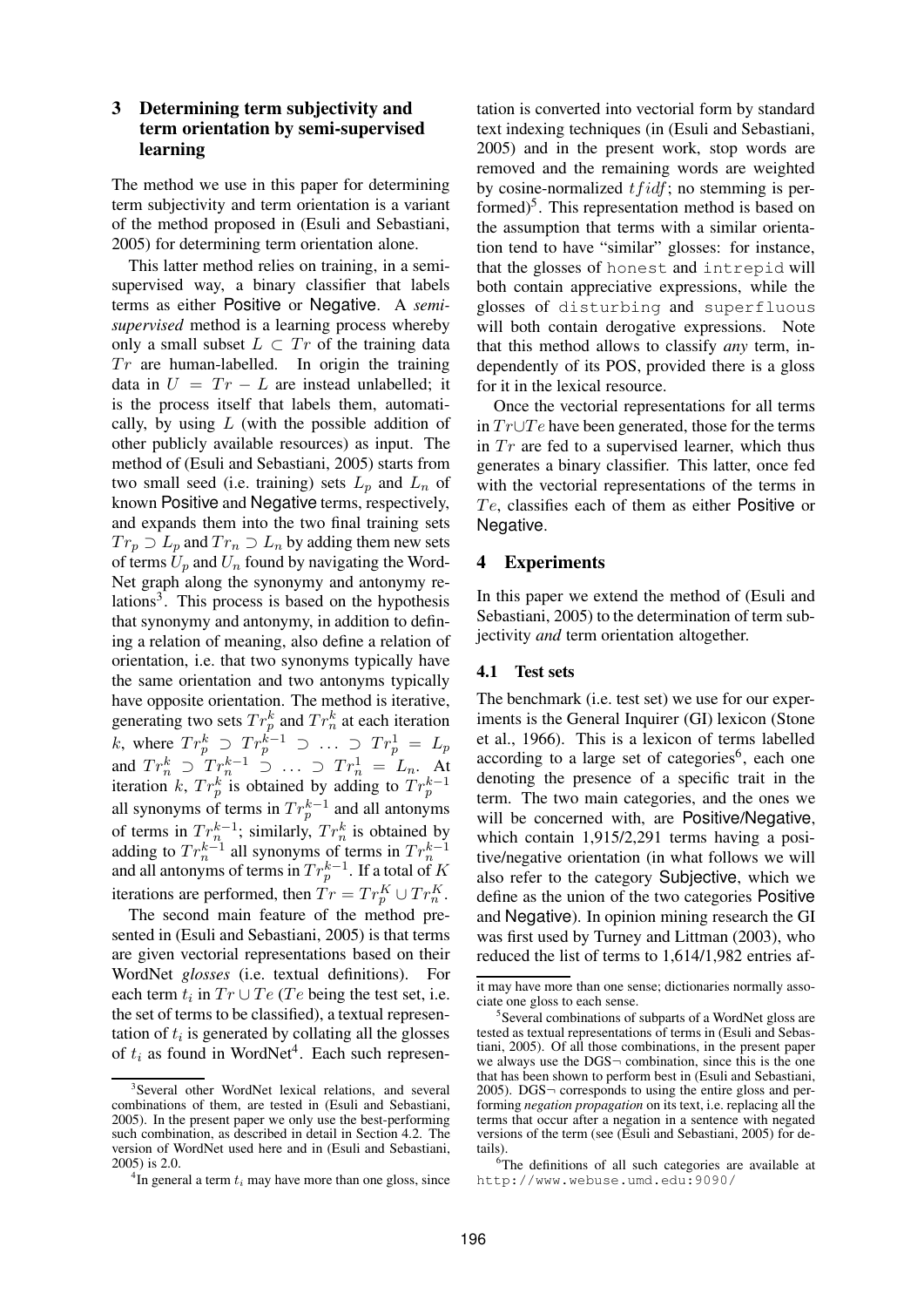ter removing 17 terms appearing in both categories (e.g. deal) and reducing all the multiple entries of the same term in a category, caused by multiple senses, to a single entry. Likewise, we take all the 7,582 GI terms that are not labelled as either Positive or Negative, as being (implicitly) labelled as Objective, and reduce them to 5,009 terms after combining multiple entries of the same term, caused by multiple senses, to a single entry.

The effectiveness of our classifiers will thus be evaluated in terms of their ability to assign the total 8,605 GI terms to the correct category among Positive, Negative, and Objective<sup>7</sup>.

#### **4.2 Seed sets and training sets**

Similarly to (Esuli and Sebastiani, 2005), our training set is obtained by expanding initial seed sets by means of WordNet lexical relations. The main difference is that our training set is now the union of *three* sets of training terms  $Tr =$  $Tr_p^K \cup Tr_n^K \cup Tr_o^K$  obtained by expanding, through K iterations, three seed sets  $Tr_p^1, Tr_n^1, Tr_o^1$ , one for each of the categories Positive, Negative, and Objective, respectively.

Concerning categories Positive and Negative, we have used the seed sets, expansion policy, and number of iterations, that have performed best in the experiments of (Esuli and Sebastiani, 2005), i.e. the seed sets  $Tr_p^1 = \{$ good} and  $Tr_n^1 =$ {bad} expanded by using the union of synonymy and indirect antonymy, restricting the relations only to terms with the same POS of the original terms (i.e. adjectives), for a total of  $K = 4$  iterations. The final expanded sets contain 6,053 Positive terms and 6,874 Negative terms.

Concerning the category Objective, the process we have followed is similar, but with a few key differences. These are motivated by the fact that the Objective category coincides with the complement of the union of Positive and Negative; therefore, Objective terms are more varied and diverse in meaning than the terms in the other two categories. To obtain a representative expanded set  $Tr_0^K$ , we have chosen the seed set  $Tr_o^1 = \{\text{entity}\}$  and we have expanded it by using, along with synonymy and antonymy, the WordNet relation of hyponymy (e.g. vehicle / car), and without imposing the restriction that the two related terms must have the same POS. These choices are strictly related to each other: the term entity is the root term of the largest generalization hierarchy in WordNet, with more than 40,000 terms (Devitt and Vogel, 2004), thus allowing to reach a very large number of terms by using the hyponymy relation<sup>8</sup>. Moreover, it seems reasonable to assume that terms that refer to *entities* are likely to have an "objective" nature, and that hyponyms (and also synonyms and antonyms) of an objective term are also objective. Note that, at each iteration k, a given term t is added to  $Tr_o^k$ only if it does not already belong to either  $Tr_p$  or  $Tr_n$ . We experiment with two different choices for the  $Tr_{o}$  set, corresponding to the sets generated in  $K = 3$  and  $K = 4$  iterations, respectively; this yields sets  $Tr_o^3$  and  $Tr_o^4$  consisting of 8,353 and 33,870 training terms, respectively.

#### **4.3 Learning approaches and evaluation measures**

We experiment with three "philosophically" different learning approaches to the problem of distinguishing between Positive, Negative, and Objective terms.

Approach I is a two-stage method which consists in learning two binary classifiers: the first classifier places terms into either Subjective or Objective, while the second classifier places terms that have been classified as Subjective by the first classifier into either Positive or Negative. In the training phase, the terms in  $Tr_p^K \cup Tr_n^K$  are used as training examples of category Subjective.

Approach II is again based on learning two binary classifiers. Here, one of them must discriminate between terms that belong to the Positive category and ones that belong to its complement (**not** Positive), while the other must discriminate between terms that belong to the Negative category and ones that belong to its complement (**not** Negative). Terms that have been classified *both* into Positive by the former classifier and into (**not** Negative) by the latter are deemed to be positive, and terms that have been classified *both* into (**not** Positive) by the former classifier and into Negative by the latter are deemed to be negative. The terms that have been classified (i) into both (**not** Positive) and (**not** Negative), or (ii) into both Positive and Negative, are taken to be Objective. In the training phase of Approach II, the terms in  $Tr_n^K \cup Tr_o^K$  are used as training examples of category (**not** Positive), and the terms in  $Tr_p^K$   $\cup$   $Tr_o^K$  are used as training examples of category (**not** Negative).

Approach III consists instead in viewing Positive, Negative, and Objective as three categories

We make this labelled term set available for download at http://patty.isti.cnr.it/˜esuli/software/ SentiGI.tgz.

 ${}^{8}$ The synonymy relation connects instead only 10,992 terms at most (Kamps et al., 2004).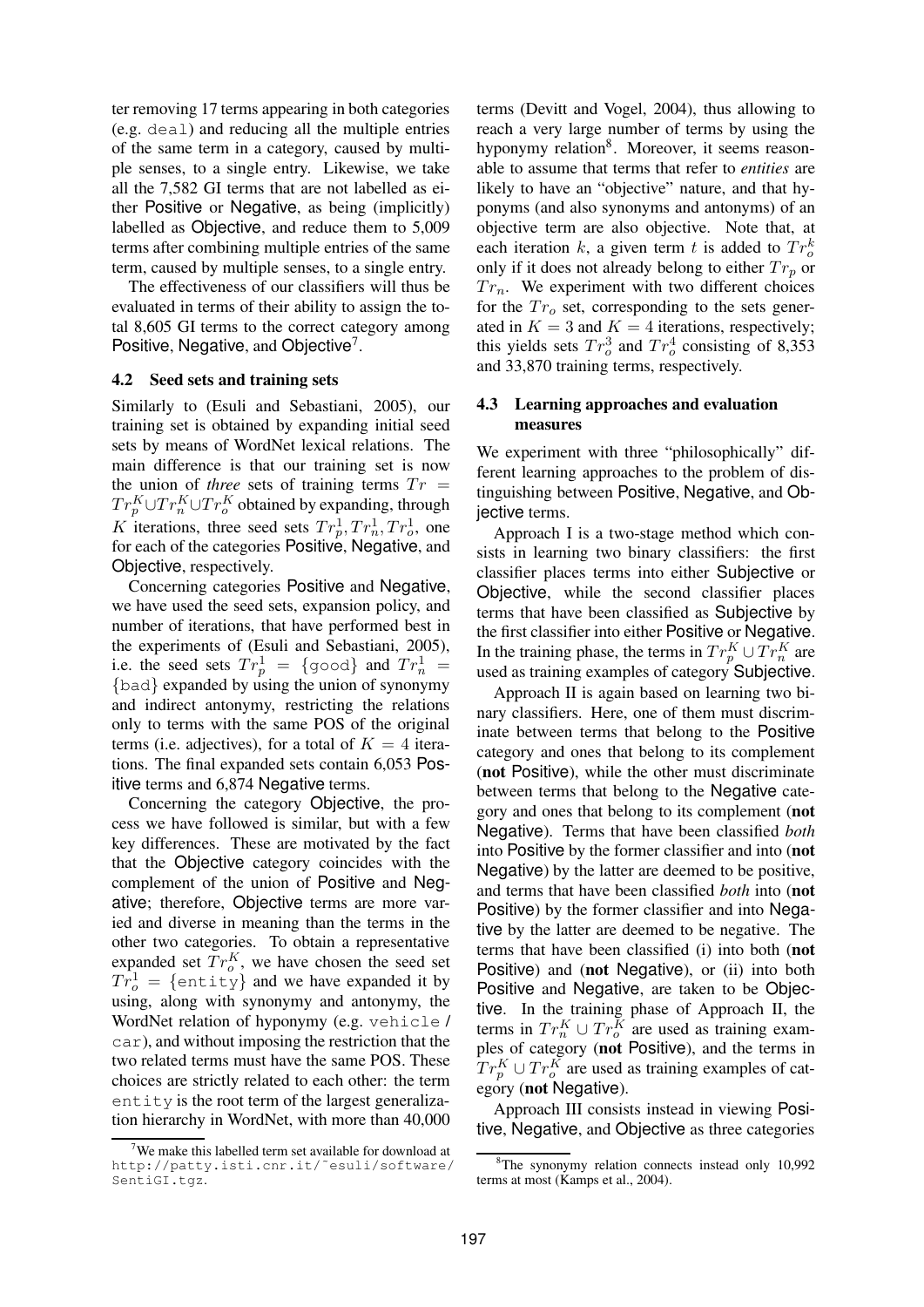with equal status, and in learning a ternary classifier that classifies each term into exactly one among the three categories.

There are several differences among these three approaches. A first difference, of a conceptual nature, is that only Approaches I and III view Objective as a category, or concept, in its own right, while Approach II views objectivity as a nonexistent entity, i.e. as the "absence of subjectivity" (in fact, in Approach II the training examples of Objective are only used as training examples of the *complements* of Positive and Negative). A second difference is that Approaches I and II are based on standard binary classification technology, while Approach III requires "multiclass" (i.e.  $1$ -of-*m*) classification. As a consequence, while for the former we use well-known learners for binary classification (the naive Bayesian learner using the multinomial model (McCallum and Nigam, 1998), support vector machines using linear kernels (Joachims, 1998), the Rocchio learner, and its PrTFIDF probabilistic version (Joachims, 1997)), for Approach III we use their multiclass versions<sup>9</sup>.

Before running our learners we make a pass of feature selection, with the intent of retaining only those features that are good at discriminating our categories, while discarding those which are not. Feature selection is implemented by scoring each feature  $f_k$  (i.e. each term that occurs in the glosses of at least one training term) by means of the *mutual information* (MI) function, defined as

$$
MI(f_k) = \sum_{\substack{c \in \{c_1, \ldots, c_m\}, \\ f \in \{f_k, \overline{f}_k\}}} \Pr(f, c) \cdot \log \frac{\Pr(f, c)}{\Pr(f) \Pr(c)} \quad (1)
$$

and discarding the  $x\%$  features  $f_k$  that minimize it. We will call x% the *reduction factor*. Note that the set  $\{c_1, \ldots, c_m\}$  from Equation 1 is interpreted differently in Approaches I to III, and always consistently with who the categories at stake are.

Since the task we aim to solve is manifold, we will evaluate our classifiers according to two evaluation measures:

- *SO-accuracy*, i.e. the accuracy of a classifier in separating Subjective from Objective, i.e. in deciding term subjectivity alone;
- *PNO-accuracy*, the accuracy of a classifier in discriminating among Positive, Negative,

|  | Table 1: Average and best accuracy values over   |  |  |  |
|--|--------------------------------------------------|--|--|--|
|  | the four dimensions analysed in the experiments. |  |  |  |

| Dimension             | SO-accuracy              |      | PNO-accuracy   |      |  |
|-----------------------|--------------------------|------|----------------|------|--|
|                       |                          |      |                |      |  |
|                       | $\overline{Avg}(\sigma)$ | Best | Avg $(\sigma)$ | Best |  |
| Approach              |                          |      |                |      |  |
|                       | .635(.020)               | .668 | .595(.029)     | .635 |  |
| П                     | .636(.033)               | .676 | .614(037)      | .660 |  |
| Ш                     | .635(.036)               | .674 | .600(.039)     | .648 |  |
| Learner               |                          |      |                |      |  |
| NB                    | .653(.014)               | .674 | .619(.022)     | .647 |  |
| <b>SVMs</b>           | .627(.033)               | .671 | .601(.037)     | .658 |  |
| Rocchio               | $.624 \,(.030)$          | .654 | .585(.033)     | .616 |  |
| <b>PrTFIDF</b>        | $.637 \,(.031)$          | .676 | .606(.042)     | .660 |  |
| <b>TSR</b>            |                          |      |                |      |  |
| $0\%$                 | .649(.025)               | .676 | .619(.027)     | .660 |  |
| 50%                   | .650(.022)               | .670 | .622(.022)     | .657 |  |
| 80%                   | .646(.023)               | .674 | .621(.021)     | .647 |  |
| 90%                   | .642 (.024)              | .667 | .616(.024)     | .651 |  |
| 95%                   | .635(.027)               | .671 | .606(.031)     | .658 |  |
| 99%                   | .612(.036)               | .661 | .570(.049)     | .647 |  |
| $Tr_{\alpha}^{K}$ set |                          |      |                |      |  |
| $Tr^3$                | .645(.006)               | .676 | .608(.007)     | .658 |  |
| $Tr^4_{\alpha}$       | .633(.013)               | .674 | .610(.018)     | .660 |  |

and Objective, i.e. in deciding both term orientation and subjectivity.

#### **5 Results**

We present results obtained from running every combination of (i) the three approaches to classification described in Section 4.3, (ii) the four learners mentioned in the same section, (iii) five different reduction factors for feature selection (0%, 50%, 90%, 95%, 99%), and (iv) the two different training sets  $(Tr_o^3$  and  $Tr_o^4$ ) for Objective mentioned in Section 4.2. We discuss each of these four dimensions of the problem individually, for each one reporting results averaged across all the experiments we have run (see Table 1).

The first and most important observation is that, with respect to a pure term orientation task, accuracy drops significantly. In fact, the best SOaccuracy and the best  $PNO$ -accuracy results obtained across the 120 different experiments are .676 and .660, respectively (these were obtained by using Approach II with the PrTFIDF learner and no feature selection, with  $Tr_o = Tr_q^3$  for the .676 *SO*-accuracy result and  $Tr_o = Tr_o^{\frac{3}{4}}$  for the .660  $PNO$ -accuracy result); this contrasts sharply with the accuracy obtained in (Esuli and Sebastiani, 2005) on discriminating Positive from Negative (where the best run obtained .830 accuracy), *on the same benchmarks and essentially the same algorithms*. This suggests that good performance at orientation detection (as e.g. in (Esuli and Sebastiani, 2005; Hatzivassiloglou and McKeown, 1997; Turney and Littman, 2003)) may not be a

<sup>&</sup>lt;sup>9</sup>The naive Bayesian, Rocchio, and PrTFIDF learners we have used are from Andrew McCallum's Bow package (http://www-2.cs.cmu.edu/˜mccallum/bow/), while the SVMs learner we have used is Thorsten Joachims'<br> $SVM^{light}$  (http://svmlight.joachims.org/) (http://svmlight.joachims.org/), version 6.01. Both packages allow the respective learners to be run in "multiclass" fashion.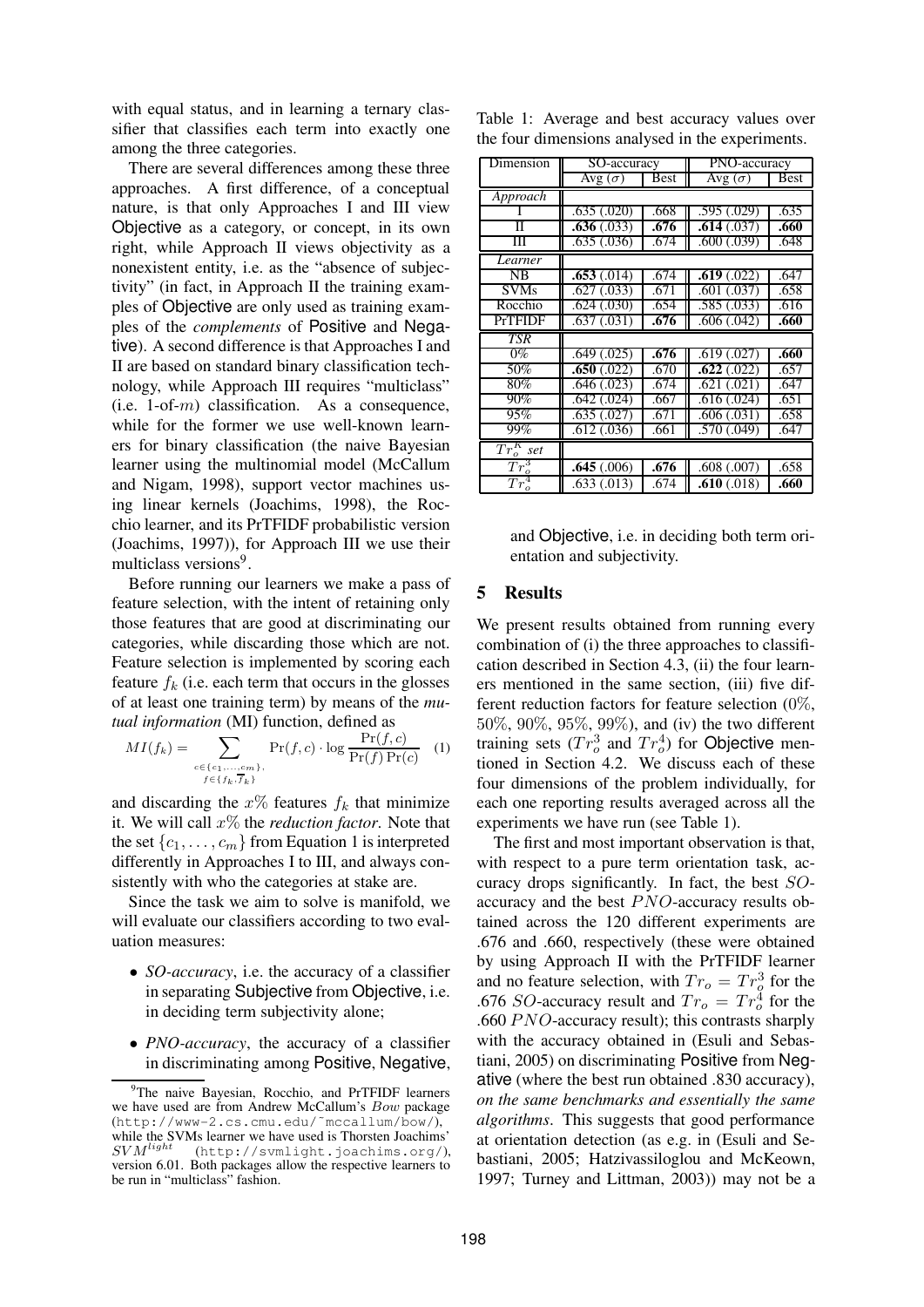Table 2: Human inter-coder agreement values reported by Kim and Hovy (2004).

| Agreement | Adjectives (462)                | Verbs (502)  |
|-----------|---------------------------------|--------------|
| measure   | $H$ um $1 \text{ vs } H$ um $2$ | Hum2 vs Hum3 |
| Strict    |                                 |              |
| Lenient   |                                 |              |

guarantee of good performance at subjectivity detection, quite evidently a harder (and, as we have suggested, more realistic) task.

This hypothesis is confirmed by an experiment performed by Kim and Hovy (2004) on testing the agreement of two human coders at tagging words with the Positive, Negative, and Objective labels. The authors define two measures of such agreement: *strict* agreement, equivalent to our PNO-accuracy, and *lenient* agreement, which measures the accuracy at telling Negative against the rest. For any experiment, strict agreement values are then going to be, by definition, lower or equal than the corresponding lenient ones. The authors use two sets of 462 adjectives and 502 verbs, respectively, randomly extracted from the basic English word list of the TOEFL test. The intercoder agreement results (see Table 2) show a deterioration in agreement (from lenient to strict) of 16.77% for adjectives and 36.42% for verbs. Following this, we evaluated our best experiment according to these measures, and obtained a "strict" accuracy value of .660 and a "lenient" accuracy value of .821, with a relative deterioration of 24.39%, in line with Kim and Hovy's observation<sup>10</sup>. This confirms that determining subjectivity and orientation is a much harder task than determining orientation alone.

The second important observation is that there is very little variance in the results: across all 120 experiments, average  $SO$ -accuracy and  $PNO$ accuracy results were .635 (with standard deviation  $\sigma = .030$  and .603 ( $\sigma = .036$ ), a mere 6.06% and 8.64% deterioration from the best results reported above. This seems to indicate that the levels of performance obtained may be hard to improve upon, especially if working in a similar framework.

Let us analyse the individual dimensions of the problem. Concerning the three approaches to classification described in Section 4.3, Approach II outperforms the other two, but by an extremely narrow margin. As for the choice of learners, on average the best performer is NB, but again by a very small margin wrt the others. On average, the

best reduction factor for feature selection turns out to be 50%, but the performance drop we witness in approaching 99% (a dramatic reduction factor) is extremely graceful. As for the choice of  $Tr_0^K$ , we note that  $Tr_o^3$  and  $Tr_o^4$  elicit comparable levels of performance, with the former performing best at SO-accuracy and the latter performing best at PNO-accuracy.

An interesting observation on the learners we have used is that NB, PrTFIDF and SVMs, unlike Rocchio, generate classifiers that depend on  $P(c_i)$ , the prior probabilities of the classes, which are normally estimated as the proportion of training documents that belong to  $c_i$ . In many classification applications this is reasonable, as we may assume that the training data are sampled from the same distribution from which the test data are sampled, and that these proportions are thus indicative of the proportions that we are going to encounter in the test data. However, in our application this is not the case, since we do not have a "natural" sample of training terms. What we have is one human-labelled training term for each category in {Positive,Negative,Objective}, and as many machine-labelled terms as we deem reasonable to include, in possibly different numbers for the different categories; and we have no indication whatsoever as to what the "natural" proportions among the three might be. This means that the proportions of Positive, Negative, and Objective terms we decide to include in the training set will strongly bias the classification results if the learner is one of NB, PrTFIDF and SVMs. We may notice this by looking at Table 3, which shows the average proportion of test terms classified as Objective by each learner, depending on whether we have chosen  $Tr_o$  to coincide with  $Tr_o^3$ or  $Tr_0^4$ ; note that the former (resp. latter) choice means having roughly as many (resp. roughly five times as many) Objective training terms as there are Positive and Negative ones. Table 3 shows that, the more Objective training terms there are, the more test terms NB, PrTFIDF and (in particular) SVMs will classify as Objective; this is not true for Rocchio, which is basically unaffected by the variation in size of  $Tr_{\alpha}$ .

#### **6 Conclusions**

We have presented a method for determining *both* term subjectivity *and* term orientation for opinion mining applications. This is a valuable advance with respect to the state of the art, since past work in this area had mostly confined to determining term orientation alone, a task that (as we have ar-

<sup>&</sup>lt;sup>10</sup>We observed this trend in all of our experiments.